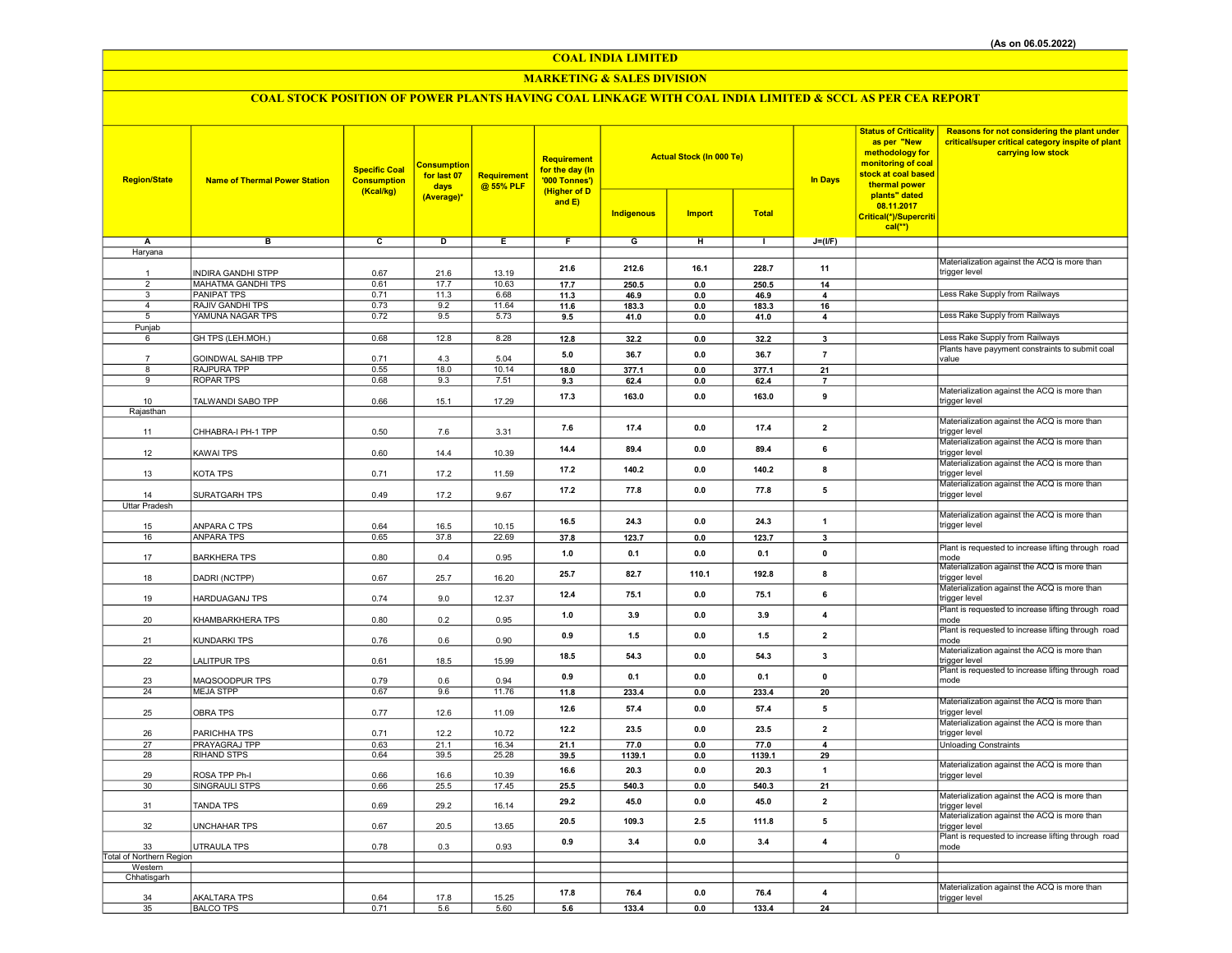#### COAL INDIA LIMITED

## MARKETING & SALES DIVISION

## COAL STOCK POSITION OF POWER PLANTS HAVING COAL LINKAGE WITH COAL INDIA LIMITED & SCCL AS PER CEA REPORT

| <b>Region/State</b>  | <b>Name of Thermal Power Station</b> | <b>Specific Coal</b><br><b>Consumption</b><br>(Kcal/kg) | <b>Consumption</b><br>for last 07<br>days<br>(Average)* | <b>Requirement</b><br>@ 55% PLF | <b>Requirement</b><br>for the day (In<br>'000 Tonnes')<br>(Higher of D<br>and E) | <b>Indigenous</b> | <b>Actual Stock (In 000 Te)</b><br><b>Import</b> | <b>Total</b>  | <b>In Days</b>          | <b>Status of Criticality</b><br>as per "New<br>methodology for<br>monitoring of coal<br>stock at coal based<br>thermal power<br>plants" dated<br>08.11.2017<br>Critical(*)/Supercriti<br>$cal$ <sup>**</sup> ) | Reasons for not considering the plant under<br>critical/super critical category inspite of plant<br>carrying low stock |
|----------------------|--------------------------------------|---------------------------------------------------------|---------------------------------------------------------|---------------------------------|----------------------------------------------------------------------------------|-------------------|--------------------------------------------------|---------------|-------------------------|----------------------------------------------------------------------------------------------------------------------------------------------------------------------------------------------------------------|------------------------------------------------------------------------------------------------------------------------|
| А                    | в                                    | $\overline{c}$                                          | D                                                       | Е.                              | F.                                                                               | G                 | н                                                | $\mathbf{I}$  | $J=(I/F)$               |                                                                                                                                                                                                                |                                                                                                                        |
|                      |                                      |                                                         |                                                         |                                 |                                                                                  |                   |                                                  |               |                         |                                                                                                                                                                                                                | Materialization against the ACQ is more than                                                                           |
| 36                   | <b>BANDAKHAR TPP</b>                 | 0.71                                                    | 5.1                                                     | 2.81                            | 5.1                                                                              | 12.0              | 0.0                                              | 12.0          | $\overline{2}$          |                                                                                                                                                                                                                | trigger level                                                                                                          |
| 37                   | <b>BARADARHA TPS</b>                 | 0.77                                                    | 19.9                                                    | 12.25                           | 19.9                                                                             | 220.8             | 0.0                                              | 220.8         | 11                      |                                                                                                                                                                                                                |                                                                                                                        |
| 38                   | <b>BHILAI TPS</b>                    | 0.76                                                    | 7.9                                                     | 5.01                            | 7.9                                                                              | 109.3             | 0.0                                              | 109.3         | 14                      |                                                                                                                                                                                                                | Materialization against the ACQ is more than                                                                           |
| 39                   | <b>BINJKOTE TPP</b>                  | 0.75                                                    | 0.0                                                     | 5.95                            | 6.0                                                                              | 25.1              | 0.0                                              | 25.1          | $\overline{\mathbf{4}}$ |                                                                                                                                                                                                                | trigger level                                                                                                          |
| 40                   | <b>DSPM TPS</b>                      | 0.69                                                    | 8.8                                                     | 4.56                            | 8.8                                                                              | 33.8              | 0.0                                              | 33.8          | $\overline{4}$          |                                                                                                                                                                                                                |                                                                                                                        |
| 41                   | <b>KORBA STPS</b>                    | 0.67                                                    | 42.3                                                    | 22.94                           | 42.3                                                                             | 524.1             | 0.0                                              | 524.1         | 12                      |                                                                                                                                                                                                                |                                                                                                                        |
| 42                   | KORBA-WEST TPS                       | 0.78                                                    | 18.5                                                    | 13.79                           | 18.5                                                                             | 193.2             | 0.0                                              | 193.2         | 10                      |                                                                                                                                                                                                                |                                                                                                                        |
| 43                   | LARA TPP                             | 0.66                                                    | 20.1                                                    | 13.92                           | 20.1                                                                             | 348.4             | 0.0                                              | 348.4         | 17                      |                                                                                                                                                                                                                |                                                                                                                        |
|                      |                                      |                                                         |                                                         |                                 | 6.3                                                                              | 13.3              | 0.0                                              | 13.3          | $\overline{2}$          |                                                                                                                                                                                                                | Materialization against the ACQ is more than                                                                           |
| 44                   | NAWAPARA TPP                         | 0.79                                                    | 0.5                                                     | 6.28                            |                                                                                  |                   |                                                  |               |                         |                                                                                                                                                                                                                | trigger level                                                                                                          |
| 45                   | PATHADI TPP                          | 0.65                                                    | 4.7                                                     | 5.18                            | 5.2                                                                              | 43.1              | 0.0                                              | 43.1          | 8                       |                                                                                                                                                                                                                | Supply restricted considering high stock at their<br>end                                                               |
| 46                   | SIPAT STPS                           | 0.68                                                    | 28.8                                                    | 26.62                           | 28.8                                                                             | 578.2             | 0.0                                              | 578.2         | 20                      |                                                                                                                                                                                                                |                                                                                                                        |
|                      |                                      |                                                         |                                                         |                                 | 32.4                                                                             |                   | 0.0                                              |               | 5                       |                                                                                                                                                                                                                | Materialization against the ACQ is more than                                                                           |
| 47                   | TAMNAR TPP                           | 0.84                                                    | 32.4                                                    | 26.52                           |                                                                                  | 154.2             |                                                  | 154.2         |                         |                                                                                                                                                                                                                | trigger level                                                                                                          |
|                      |                                      |                                                         |                                                         |                                 | 14.3                                                                             | 145.9             | 0.0                                              | 145.9         | 10                      |                                                                                                                                                                                                                | Materialization against the ACQ is more than                                                                           |
| 48<br>Gujarat        | <b>UCHPINDA TPP</b>                  | 0.75                                                    | 14.3                                                    | 14.22                           |                                                                                  |                   |                                                  |               |                         |                                                                                                                                                                                                                | trigger level                                                                                                          |
|                      |                                      |                                                         |                                                         |                                 |                                                                                  |                   |                                                  |               |                         |                                                                                                                                                                                                                | Materialization against the ACQ is more than                                                                           |
| 49                   | <b>GANDHI NAGAR TPS</b>              | 0.69                                                    | 9.2                                                     | 5.71                            | 9.2                                                                              | 53.4              | 0.0                                              | 53.4          | 6                       |                                                                                                                                                                                                                | trigger level                                                                                                          |
| 50                   | SABARMATI (D-F STATIONS)             | 0.57                                                    | 4.8                                                     | 2.74                            | 4.8                                                                              | 25.5              | 66.3                                             | 91.8          | #REF!                   |                                                                                                                                                                                                                |                                                                                                                        |
|                      |                                      |                                                         |                                                         |                                 | 12.2                                                                             | 54.6              | 0.0                                              | 54.6          | $\overline{4}$          |                                                                                                                                                                                                                | Materialization against the ACQ is more than                                                                           |
| 51                   | UKAI TPS                             | 0.67                                                    | 12.2                                                    | 9.85                            |                                                                                  |                   |                                                  |               |                         |                                                                                                                                                                                                                | trigger level                                                                                                          |
|                      |                                      |                                                         |                                                         |                                 | 29.0                                                                             | 186.5             | 0.0                                              | 186.5         | 6                       |                                                                                                                                                                                                                | Materialization against the ACQ is more than                                                                           |
| 52<br>Madhya Pradesh | <b>WANAKBORI TPS</b>                 | 0.67                                                    | 29.0                                                    | 20.22                           |                                                                                  |                   |                                                  |               |                         |                                                                                                                                                                                                                | trigger level                                                                                                          |
|                      | AMARKANTAK EXT TPS                   |                                                         | 2.9                                                     | 1.80                            |                                                                                  |                   |                                                  |               |                         |                                                                                                                                                                                                                |                                                                                                                        |
| 53<br>54             | <b>ANUPPUR TPP</b>                   | 0.65<br>0.65                                            | 19.4                                                    | 10.31                           | 2.9<br>19.4                                                                      | 49.8<br>166.2     | 0.0<br>0.0                                       | 49.8<br>166.2 | 17<br>9                 |                                                                                                                                                                                                                |                                                                                                                        |
|                      |                                      |                                                         |                                                         |                                 |                                                                                  |                   |                                                  |               |                         |                                                                                                                                                                                                                | Materialization against the ACQ is more than                                                                           |
| 55                   | <b>BINA TPS</b>                      | 0.74                                                    | 7.0                                                     | 4.88                            | 7.0                                                                              | 32.8              | 0.0                                              | 32.8          | 5                       |                                                                                                                                                                                                                | trigger level                                                                                                          |
|                      |                                      |                                                         |                                                         |                                 | 21.5                                                                             | 95.9              | 0.0                                              | 95.9          | $\overline{4}$          |                                                                                                                                                                                                                | Materialization against the ACQ is more than                                                                           |
| 56                   | GADARWARA TPP                        | 0.66                                                    | 21.5                                                    | 13.93                           |                                                                                  |                   |                                                  |               |                         |                                                                                                                                                                                                                | trigger level                                                                                                          |
|                      |                                      | 0.60                                                    | 9.4                                                     |                                 | 10.4                                                                             | 153.1             | 121.9                                            | 275.0         | 26                      |                                                                                                                                                                                                                | Materialization against the ACQ is more than<br>trigger level                                                          |
| 57<br>58             | KHARGONE STPP<br>SANJAY GANDHI TPS   | 0.82                                                    | 14.8                                                    | 10.45<br>14.57                  | 14.8                                                                             | 45.9              | 0.0                                              | 45.9          | 3                       |                                                                                                                                                                                                                | Non payment of dues                                                                                                    |
| 59                   | SATPURA TPS                          | 0.67                                                    | 7.5                                                     | 11.79                           | 11.8                                                                             | 49.3              | 0.0                                              | 49.3          | 4                       |                                                                                                                                                                                                                | Non Payment of Dues                                                                                                    |
|                      |                                      |                                                         |                                                         |                                 |                                                                                  |                   |                                                  |               |                         |                                                                                                                                                                                                                | Materialization against the ACQ is more than                                                                           |
| 60                   | <b>SEIONI TPP</b>                    | 0.64                                                    | 8.6                                                     | 5.06                            | 8.6                                                                              | 24.5              | 0.0                                              | 24.5          | 3                       |                                                                                                                                                                                                                | trigger level                                                                                                          |
| 61                   | SHREE SINGAJI TPP                    | 0.71                                                    | 32.1                                                    | 23.50                           | 32.1                                                                             | 109.0             | 0.0                                              | 109.0         | $\mathbf{3}$            |                                                                                                                                                                                                                | Non Payment of Dues                                                                                                    |
| 62                   | VINDHYACHAL STPS                     | 0.69                                                    | 66.2                                                    | 43.60                           | 66.2                                                                             | 1620.5            | 0.0                                              | 1620.5        | 24                      |                                                                                                                                                                                                                |                                                                                                                        |
| Maharashtra          |                                      |                                                         |                                                         |                                 |                                                                                  |                   |                                                  |               |                         |                                                                                                                                                                                                                |                                                                                                                        |
| 63                   | AMRAVATI TPS                         | 0.62                                                    | 19.9                                                    | 11.07                           | 19.9                                                                             | 61.3              | 0.0                                              | 61.3          | $\mathbf{3}$            |                                                                                                                                                                                                                | Materialization against the ACQ is more than<br>trigger level                                                          |
| 64                   | <b>BHUSAWAL TPS</b>                  | 0.72                                                    | 16.1                                                    | 11.44                           | 16.1                                                                             | 55.9              | 0.0                                              | 55.9          | 3                       |                                                                                                                                                                                                                | Non payment of dues                                                                                                    |
| 65                   | <b>BUTIBORI TPP</b>                  | 0.67                                                    | 0.0                                                     | 5.31                            | 5.3                                                                              | 59.7              | 0.0                                              | 59.7          | 11                      |                                                                                                                                                                                                                |                                                                                                                        |
| 66                   | CHANDRAPUR(MAHARASHTRA) STPS         | 0.78                                                    | 39.4                                                    | 30.17                           | 39.4                                                                             | 281.9             | 0.0                                              | 281.9         | $\overline{7}$          |                                                                                                                                                                                                                | Non payment of dues                                                                                                    |
|                      |                                      |                                                         |                                                         |                                 |                                                                                  | 2.3               | 0.0                                              | 2.3           | $\pmb{0}$               |                                                                                                                                                                                                                | Materialization against the ACQ is more than                                                                           |
| 67                   | <b>DAHANU TPS</b>                    | 0.62                                                    | 6.7                                                     | 4.09                            | 6.7                                                                              |                   |                                                  |               |                         |                                                                                                                                                                                                                | trigger level                                                                                                          |
|                      |                                      |                                                         |                                                         |                                 | 8.0                                                                              | 66.8              | 0.0                                              | 66.8          | 8                       |                                                                                                                                                                                                                | Materialization against the ACQ is more than                                                                           |
| 68                   | DHARIWAL TPP                         | 0.67                                                    | 8.0                                                     | 5.34                            |                                                                                  |                   |                                                  |               |                         |                                                                                                                                                                                                                | trigger level<br>Materialization against the ACQ is more than                                                          |
| 69                   | GMR WARORA TPS                       | 0.67                                                    | 8.8                                                     | 5.29                            | 8.8                                                                              | 33.5              | 0.0                                              | 33.5          | $\overline{\mathbf{4}}$ |                                                                                                                                                                                                                | trigger level                                                                                                          |
|                      |                                      |                                                         |                                                         |                                 |                                                                                  |                   |                                                  |               |                         |                                                                                                                                                                                                                | Materialization against the ACQ is more than                                                                           |
| 70                   | KHAPARKHEDA TPS                      | 0.89                                                    | 20.6                                                    | 15.72                           | 20.6                                                                             | 110.6             | 0.0                                              | 110.6         | 5                       |                                                                                                                                                                                                                | trigger level                                                                                                          |
| 71                   | KORADI TPS                           | 0.76                                                    | 32.0                                                    | 22.08                           | 32.0                                                                             | 48.0              | 0.0                                              | 48.0          | $\mathbf{1}$            |                                                                                                                                                                                                                | Non payment of dues                                                                                                    |
|                      |                                      |                                                         |                                                         |                                 | 32.0                                                                             | 42.1              | 50.5                                             | 92.6          | $\mathbf{3}$            |                                                                                                                                                                                                                | Materialization against the ACQ is more than                                                                           |
| 72                   | <b>MAUDA TPS</b>                     | 0.70                                                    | 32.0                                                    | 21.29                           |                                                                                  |                   |                                                  |               |                         |                                                                                                                                                                                                                | trigger level                                                                                                          |
| 73                   | <b>NASIK TPS</b><br><b>PARAS TPS</b> | 0.81                                                    | 8.8                                                     | 6.72                            | 8.8                                                                              | 13.8              | 0.0                                              | 13.8          | $\overline{2}$          |                                                                                                                                                                                                                | Non payment of dues<br>Non payment of dues                                                                             |
| 74                   |                                      | 0.74<br>0.67                                            | 6.7                                                     | 4.90                            | 6.7                                                                              | 35.2              | 0.0                                              | 35.2          | 5                       |                                                                                                                                                                                                                | Non payment of dues                                                                                                    |
| 75                   | PARLITPS                             |                                                         | 7.6                                                     | 6.65                            | 7.6                                                                              | 101.6             | 0.0                                              | 101.6         | 13                      |                                                                                                                                                                                                                | Materialization against the ACQ is more than                                                                           |
| 76                   | <b>SOLAPUR STPS</b>                  | 0.56                                                    | 18.0                                                    | 9.73                            | 18.0                                                                             | 27.6              | 24.5                                             | 52.1          | $\mathbf{3}$            |                                                                                                                                                                                                                | trigger level                                                                                                          |
|                      |                                      |                                                         |                                                         |                                 |                                                                                  |                   |                                                  |               |                         |                                                                                                                                                                                                                | Materialization against the ACQ is more than                                                                           |
| 77                   | <b>TIRORA TPS</b>                    | 0.66                                                    | 45.3                                                    | 28.73                           | 45.3                                                                             | 187.5             | 0.0                                              | 187.5         | $\pmb{4}$               |                                                                                                                                                                                                                | trigger level                                                                                                          |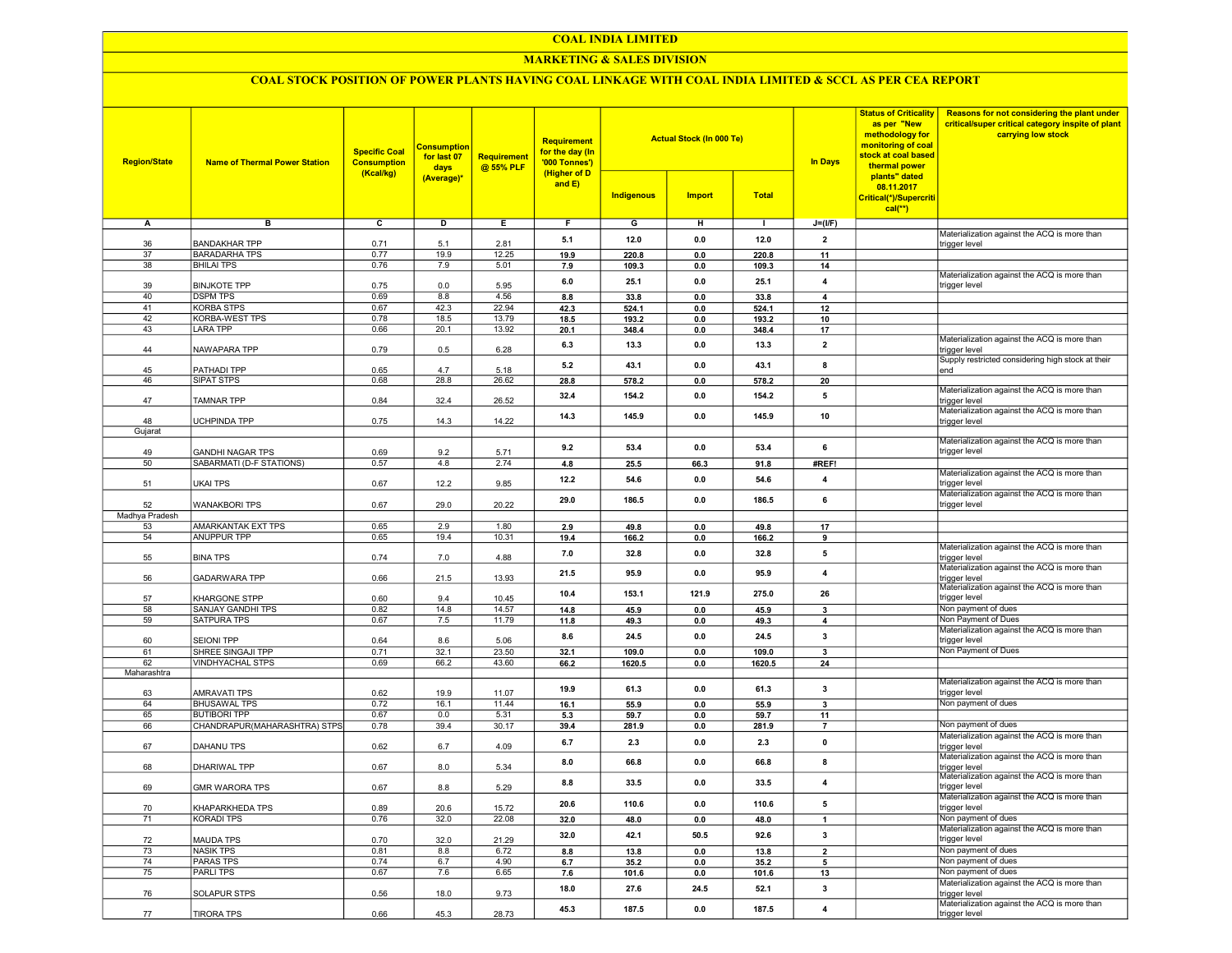#### COAL INDIA LIMITED

## MARKETING & SALES DIVISION

# COAL STOCK POSITION OF POWER PLANTS HAVING COAL LINKAGE WITH COAL INDIA LIMITED & SCCL AS PER CEA REPORT

| <b>Region/State</b>                 | <b>Name of Thermal Power Station</b>      | <b>Specific Coal</b><br><b>Consumption</b><br>(Kcal/kg) | <b>Consumption</b><br>for last 07<br>days | Requirement<br>@ 55% PLF | Requirement<br>for the day (In<br>'000 Tonnes')<br>(Higher of D |               | <b>Actual Stock (In 000 Te)</b> |               | <b>In Days</b>           | <b>Status of Criticality</b><br>as per "New<br>methodology for<br>monitoring of coal<br>stock at coal based<br>thermal power<br>plants" dated | Reasons for not considering the plant under<br>critical/super critical category inspite of plant<br>carrying low stock |
|-------------------------------------|-------------------------------------------|---------------------------------------------------------|-------------------------------------------|--------------------------|-----------------------------------------------------------------|---------------|---------------------------------|---------------|--------------------------|-----------------------------------------------------------------------------------------------------------------------------------------------|------------------------------------------------------------------------------------------------------------------------|
|                                     |                                           |                                                         | (Average)*                                |                          | and $E$ )                                                       | Indigenous    | <b>Import</b>                   | <b>Total</b>  |                          | 08.11.2017<br>Critical(*)/Supercriti<br>$cal(**)$                                                                                             |                                                                                                                        |
| A                                   | B                                         | $\overline{\mathsf{c}}$                                 | D                                         | E                        | F                                                               | G             | H                               | $\mathbf{I}$  | $J=(UF)$                 |                                                                                                                                               |                                                                                                                        |
| 78                                  | WARDHA WARORA TPP                         | 0.66                                                    | 5.2                                       | 4.71                     | 5.2                                                             | 139.3         | 0.0                             | 139.3         | 27                       | $\overline{0}$                                                                                                                                |                                                                                                                        |
| Total of Western Region<br>Southern |                                           |                                                         |                                           |                          |                                                                 |               |                                 |               |                          |                                                                                                                                               |                                                                                                                        |
| Andhra Pradesh                      |                                           |                                                         |                                           |                          |                                                                 |               |                                 |               |                          |                                                                                                                                               |                                                                                                                        |
| 79                                  | DAMODARAM SANJEEVAIAH TPS                 | 0.66                                                    | 12.2                                      | 13.85                    | 13.8                                                            | 122.0         | 0.0                             | 122.0         | 9                        |                                                                                                                                               | Materialization against the ACQ is more than<br>trigger level                                                          |
| 80                                  | Dr. N.TATA RAO TPS                        | 0.77                                                    | 27.7                                      | 17.90                    | 27.7                                                            | 30.8          | 0.0                             | 30.8          | $\mathbf{1}$             |                                                                                                                                               | Materialization against the ACQ is more than<br>trigger level                                                          |
| 81                                  | PAINAMPURAM TPP                           | 0.59                                                    | 18.3                                      | 10.21                    | 18.3                                                            | 58.5          | 53.9                            | 112.4         | 6                        |                                                                                                                                               | Materialization against the ACQ is more than<br>trigger level<br>Materialization against the ACQ is more than          |
| 82                                  | RAYALASEEMA TPS                           | 0.76                                                    | 19.9                                      | 16.60                    | 19.9                                                            | 43.6          | 0.0                             | 43.6          | $\overline{\mathbf{2}}$  |                                                                                                                                               | trigger level                                                                                                          |
| 83                                  | <b>SIMHADRI</b>                           | 0.78                                                    | 32.3                                      | 20.54                    | 32.3                                                            | 221.5         | 58.2                            | 279.7         | 9                        |                                                                                                                                               | Materialization against the ACQ is more than<br>trigger level<br>Materialization against the ACQ is more than          |
| 84                                  | <b>SGPL TPP</b>                           | 0.53                                                    | 16.8                                      | 9.26                     | 16.8                                                            | 12.5          | 187.4                           | 199.9         | 12                       |                                                                                                                                               | trigger level                                                                                                          |
| 85                                  | <b>VIZAG TPP</b>                          | 0.67                                                    | 8.9                                       | 9.20                     | 9.2                                                             | 104.0         | 0.0                             | 104.0         | 11                       |                                                                                                                                               | Less Supply of rakes from Railways                                                                                     |
| Karnataka                           |                                           |                                                         |                                           |                          |                                                                 |               |                                 |               |                          |                                                                                                                                               | Materialization against the ACQ is more than                                                                           |
| 86                                  | <b>BELLARY TPS</b>                        | 0.63                                                    | 20.6                                      | 14.23                    | 20.6                                                            | 9.8           | 0.0                             | 9.8           | 0                        |                                                                                                                                               | trigger level<br>Materialization against the ACQ is more than                                                          |
| 87                                  | <b>KUDGI STPP</b>                         | 0.63                                                    | 20.9                                      | 19.90                    | 20.9                                                            | 97.8          | 25.8                            | 123.6         | 6                        |                                                                                                                                               | trigger level<br>Materialization against the ACQ is more than                                                          |
| 88                                  | <b>RAICHUR TPS</b>                        | 0.66                                                    | 19.8                                      | 14.98                    | 19.8                                                            | 100.6         | 0.0                             | 100.6         | 5                        |                                                                                                                                               | trigger level<br>Materialization against the ACQ is more than                                                          |
| 89<br>Tamil Nadu                    | YERMARUS TPP                              | 0.62                                                    | 9.6                                       | 13.09                    | 13.1                                                            | 97.2          | 0.0                             | 97.2          | $\overline{7}$           |                                                                                                                                               | trigger level                                                                                                          |
|                                     |                                           |                                                         |                                           |                          |                                                                 |               |                                 |               |                          |                                                                                                                                               | Materialization against the ACQ is more than                                                                           |
| 90                                  | <b>METTUR TPS</b>                         | 0.81                                                    | 12.2                                      | 8.98                     | 12.2                                                            | 25.6          | 0.0                             | 25.6          | $\overline{\mathbf{z}}$  |                                                                                                                                               | trigger level<br>Materialization against the ACQ is more than                                                          |
| 91                                  | METTUR TPS - II                           | 0.78                                                    | 8.4                                       | 6.16                     | 8.4                                                             | 45.0          | 0.0                             | 45.0          | 5                        |                                                                                                                                               | trigger level                                                                                                          |
| 92                                  | NORTH CHENNAI TPS                         | 0.82                                                    | 28.8                                      | 19.78                    | 28.8                                                            | 51.3          | 0.0                             | 51.3          | $\overline{\mathbf{2}}$  |                                                                                                                                               | Materialization against the ACQ is more than<br>trigger level                                                          |
| 93                                  | <b>TUTICORIN TPS</b>                      | 0.96                                                    | 10.6                                      | 13.31                    | 13.3                                                            | 41.7          | 0.0                             | 41.7          | 3                        |                                                                                                                                               | Materialization against the ACQ is more than<br>trigger level                                                          |
| 94                                  | <b>VALLUR TPP</b>                         | 0.72                                                    | 20.4                                      | 14.26                    | 20.4                                                            | 156.8         | 0.0                             | 156.8         | 8                        |                                                                                                                                               | Materialization against the ACQ is more than<br>trigger level                                                          |
| Telangana                           |                                           |                                                         |                                           |                          |                                                                 |               |                                 |               |                          |                                                                                                                                               |                                                                                                                        |
| 95<br>96                            | <b>BHADRADRI TPP</b><br>KAKATIYA TPS      | 0.69<br>0.57                                            | 11.1<br>12.2                              | 9.83<br>8.33             | 11.1<br>12.2                                                    | 88.3<br>150.1 | 0.0<br>0.0                      | 88.3<br>150.1 | 8<br>12                  |                                                                                                                                               |                                                                                                                        |
| 97                                  | <b>KOTHAGUDEM TPS (NEW)</b>               | 0.64                                                    | 13.9                                      | 8.46                     | 13.9                                                            | 110.9         | 0.0                             | 110.9         | 8                        |                                                                                                                                               |                                                                                                                        |
| 98                                  | KOTHAGUDEM TPS (STAGE-7)                  | 0.50                                                    | 9.5                                       | 5.23                     | 9.5                                                             | 45.3          | 0.0                             | 45.3          | $\overline{\phantom{a}}$ |                                                                                                                                               |                                                                                                                        |
| 99                                  | <b>RAMAGUNDEM STPS</b>                    | 0.62                                                    | 33.2                                      | 21.33                    | 33.2                                                            | 124.6         | 0.0                             | 124.6         | 4                        |                                                                                                                                               |                                                                                                                        |
| 100                                 | RAMAGUNDEM-B TPS                          | 0.77                                                    | 0.1                                       | 0.64                     | 0.6                                                             | 12.7          | 0.0                             | 12.7          | 20                       |                                                                                                                                               |                                                                                                                        |
| 101                                 | <b>SINGARENI TPP</b>                      | 0.58                                                    | 15.4                                      | 9.12                     | 15.4                                                            | 89.1          | 0.0                             | 89.1          | 6                        |                                                                                                                                               |                                                                                                                        |
| Total of Southern Region            |                                           |                                                         |                                           |                          |                                                                 |               |                                 |               |                          | $\overline{0}$                                                                                                                                |                                                                                                                        |
| Eastern                             |                                           |                                                         |                                           |                          |                                                                 |               |                                 |               |                          |                                                                                                                                               |                                                                                                                        |
| Bihar                               |                                           |                                                         |                                           |                          |                                                                 |               |                                 |               |                          |                                                                                                                                               |                                                                                                                        |
| 102                                 | <b>BARAUNI TPS</b>                        | 0.63                                                    | 5.7                                       | 5.90                     | 5.9                                                             | 72.1          | 0.0                             | 72.1          | 12                       |                                                                                                                                               |                                                                                                                        |
| 103                                 | <b>BARH I</b>                             | 0.67                                                    | 7.8                                       | 5.84                     | 7.8                                                             | 86.4          | 0.0                             | 86.4          | 11                       |                                                                                                                                               |                                                                                                                        |
| 104                                 | <b>BARH II</b>                            | 0.67                                                    | 15.7                                      | 11.67                    | 15.7                                                            | 172.9         | 0.0                             | 172.9         | 11                       |                                                                                                                                               | Materialization against the ACQ is more than                                                                           |
| 105                                 | KAHALGAON TPS                             | 0.80                                                    | 37.3                                      | 24.62                    | 37.3                                                            | 151.2         | 0.4                             | 151.6         | $\overline{\mathbf{4}}$  |                                                                                                                                               | trigger level                                                                                                          |
| 106                                 | MUZAFFARPUR TPS                           | 0.77                                                    | 5.7                                       | 3.95                     | 5.7                                                             | 85.8          | 0.0                             | 85.8          | 15                       |                                                                                                                                               | Materialization against the ACQ is more than<br>trigger level                                                          |
| 107                                 | <b>NABINAGAR STPP</b>                     | 0.58                                                    | 17.9                                      | 15.21                    | 17.9                                                            | 216.7         | 0.0                             | 216.7         | 12                       |                                                                                                                                               | Materialization against the ACQ is more than                                                                           |
| 108                                 | NABINAGAR TPP                             | 0.69                                                    | 16.0                                      | 9.06                     | 16.0                                                            | 45.5          | 0.0                             | 45.5          | 3                        |                                                                                                                                               | trigger level                                                                                                          |
| Jharkhand<br>109                    | BOKARO TPS 'A' EXP                        | 0.57                                                    | 6.5                                       | 3.78                     |                                                                 | 117.5         | 0.0                             | 117.5         | 18                       |                                                                                                                                               |                                                                                                                        |
|                                     | CHANDRAPURA(DVC) TPS                      |                                                         | 7.3                                       | 4.06                     | 6.5                                                             |               |                                 |               |                          |                                                                                                                                               |                                                                                                                        |
| 110                                 |                                           | 0.61                                                    |                                           |                          | 7.3                                                             | 133.3         | 11.8                            | 145.1         | 20                       |                                                                                                                                               |                                                                                                                        |
| 111<br>112                          | <b>JOJOBERA TPS</b><br><b>KODARMA TPP</b> | 0.69<br>0.62                                            | 3.5<br>13.0                               | 2.18<br>8.23             | 3.5<br>13.0                                                     | 49.2<br>131.1 | 0.0<br>24.5                     | 49.2<br>155.5 | 14<br>12                 |                                                                                                                                               |                                                                                                                        |
| 113                                 | MAHADEV PRASAD STPP                       | 0.70                                                    | 6.9                                       | 5.01                     | 6.9                                                             | 29.2          | 0.0                             | 29.2          | 4                        |                                                                                                                                               | Materialization against the ACQ is more than<br>trigger level                                                          |
| 114                                 | MAITHON RB TPP                            | 0.64                                                    | 9.9                                       | 8.89                     | 9.9                                                             | 221.5         | 0.0                             | 221.5         | 22                       |                                                                                                                                               |                                                                                                                        |
|                                     |                                           |                                                         |                                           |                          |                                                                 |               |                                 |               |                          |                                                                                                                                               |                                                                                                                        |